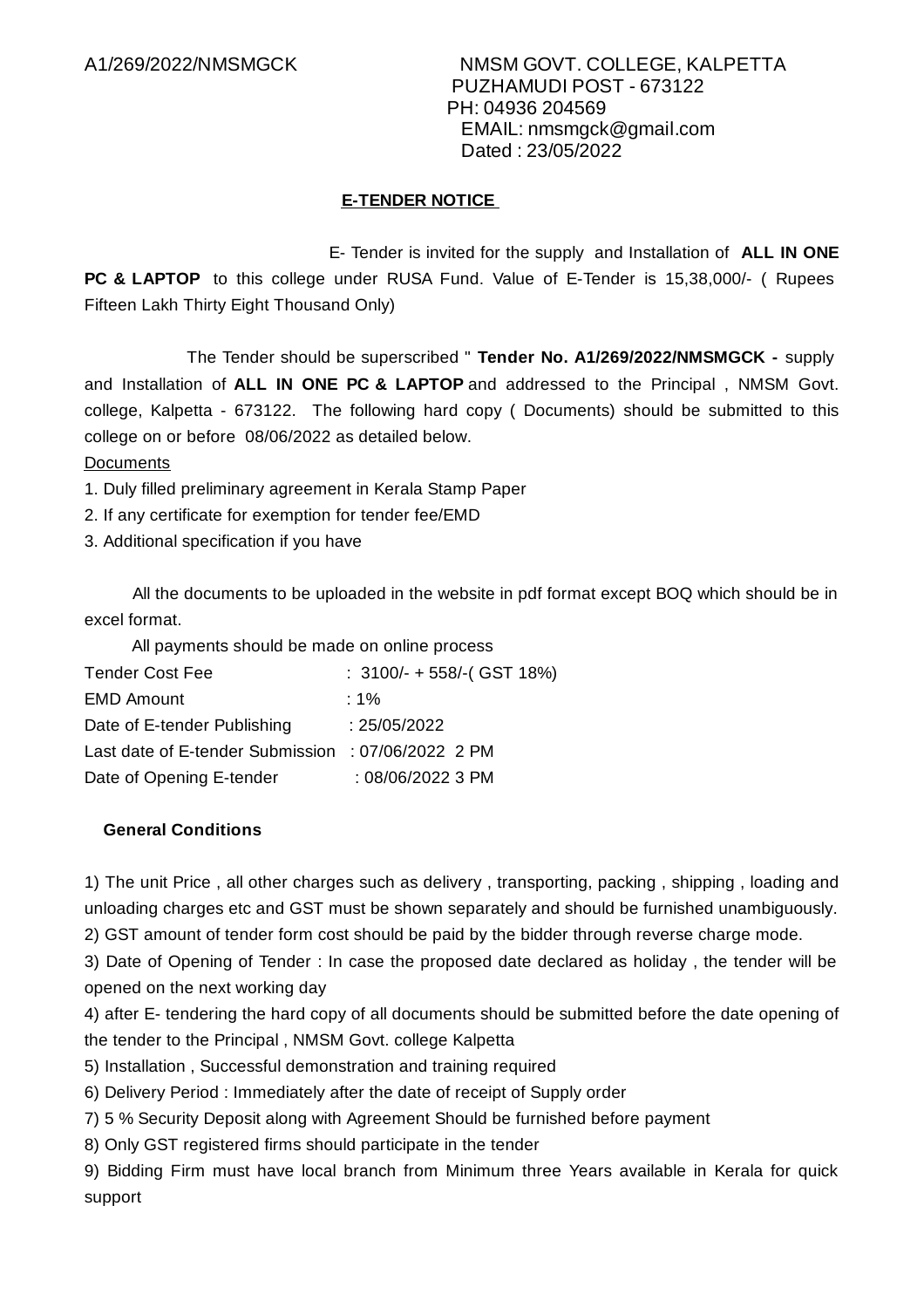Note: Requirement of the Institution is attached herewith.

#### **DETAILED SPECIFICATION**

| <b>I</b> tem                   | Detailed<br>Specification | ∣Qty |
|--------------------------------|---------------------------|------|
| <b>All in one PC</b>           | <b>See Table 1</b>        |      |
| Laptops                        | See Table 2               | 16   |
| Laptops (High End) See Table 3 |                           |      |

| Table 1                                                               |
|-----------------------------------------------------------------------|
| Intel Processor Generation<br>$-10$                                   |
| Number of Cores per Processor- 6                                      |
| Processor Description - Intel Core i5                                 |
| Processor Number - Intel Core i5 10500T                               |
| Chipset Series - Intel B Series                                       |
| Chipset Number<br>-Intel B460                                         |
| Size of Memory in Case of Dedicated Graphic Card (GB)-2               |
| Operating System (Factory Pre-Loaded) - Linux                         |
| RAM Size (GB)-8                                                       |
| RAM Expandability up to (using spare DIMM Slots in GB) -64            |
| Type of Drives used to populate the Internal Bays -HDD, SSD           |
| Total HDD Capacity (GB)-1000                                          |
| Total SSD Capacity (GB) -256                                          |
| Display Size (INCHES) -21.5                                           |
| Display Type- Touch                                                   |
| Panel Technology<br>-IPS                                              |
| Display Resolution (PIXELS) -1920x108                                 |
| Availability of Webcam integrated with Display-Yes                    |
| On Site OEM Warranty (Year)- 3                                        |
| Brand and model as decided by the customer meeting the specifications |

## Table 2

Intel core i3 3<sup>rd</sup> gen, 4GB RAM,128 GB SSD, screen size 15.6',with Preloaded linux Additional Devices: Keyboard,Optical Mouse, Microphone with headset Brand and model as decided by the customer meeting the specifications

 $\mathsf{\mathsf{\mathsf{Table}3}}$ 

Processor: Intel i5 10 generation or higher or Ryzen 7 Octa Core 4800H OS: Microsoft Windows 10 (64-bit) version 1909 or later

Dual-channel memory: 8 to 16 GB of RAM media expandable up to 64GB.